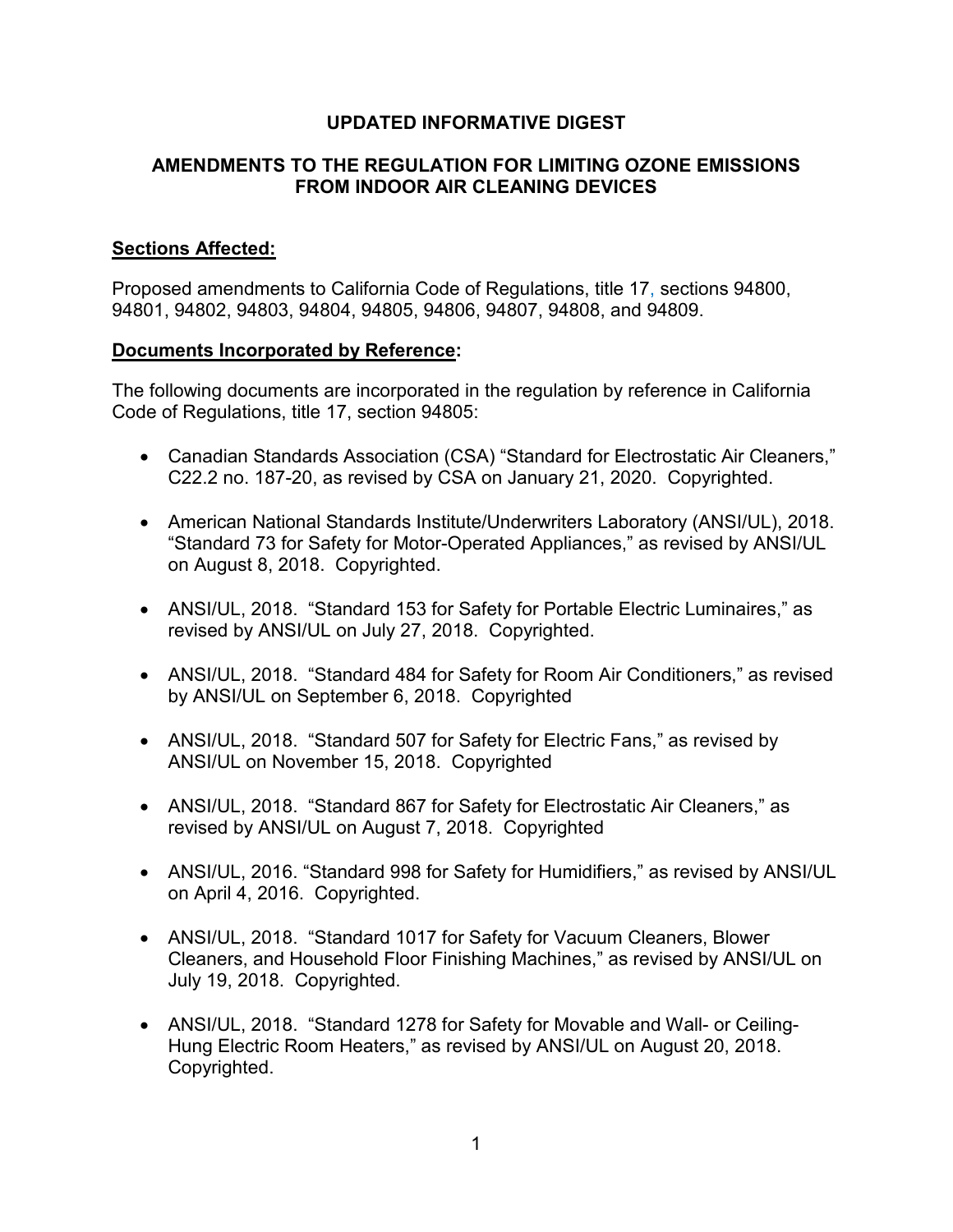- ANSI/UL, 2018. "Standard 1993 for Safety for Self-Ballasted Lamps and Lamp Adapters," as revised by ANSI/UL on August 6, 2018. Copyrighted.
- as revised by ANSI/UL on August 17, 2018. Copyrighted. • ANSI/UL, 2018. "Standard 1995 for Safety for Heating and Cooling Equipment,"
- ANSI/UL, 2018. "Standard 1598 for Safety for Luminaires," as revised by ANSI/UL on August 28, 2018. Copyrighted.
- • ANSI/UL, 2017. "Standard 499 for Electric Heating Appliances," as revised by ANSI/UL on February 23, 2017. Copyrighted.

# **Background and Effect of the Proposed Regulatory Action:**

 Regulations, title 17, subarticle 1, sections 94800 – 94809 to reduce the potential for Bill (AB) 2276 (Pavley, Stats. 2006, ch. 770) directed CARB to adopt regulations to air cleaners sold in California after October 18, 2010, to be tested, certified, and labeled concentration limit of 0.050 parts per million. Besides the testing requirement, the and sellers to CARB. Finally, manufacturers, distributors, retailers, sellers, and testing laboratories are required to update and maintain production, quality control, sales, and The California Air Resources Board (CARB) proposed to amend the California Code of Californians to be exposed to ozone from indoor air cleaning devices. Assembly protect public health from ozone emitted by indoor air cleaning devices. CARB approved a regulation, which became effective in 2008, that requires all portable indoor as complying with electrical safety standards, and have an ozone emission regulation requires manufacturers to notify all of their known distributors, retailers, and sellers about the regulation, provide them with a copy of the regulation, and send documentation of this notification and contact information for their distributors, retailers, testing records for at least three years, and make them available to CARB upon request. Several minor amendments to the regulation were approved in 2010 and manufacturers were required to meet all provisions of the regulation by October 1, 2012.

 houses, buildings, vehicles, and personal use (i.e. are carried or worn). Exempted producing devices that are used for specific industrial purposes. Industrial-use devices, The current regulation addresses air cleaning devices designed for rooms, whole devices included in-duct air cleaners that are an electrically connected component of a heating, air conditioning, and ventilation (HVAC) system and a subset of ozoneas defined in the regulation, are exempt as long as specified labeling and point-ofpurchase requirements are met.

 Since the regulation was adopted in 2007, nearly 2,500 air cleaning devices from more than 330 manufacturers have been certified by CARB. CARB also maintains an online list of certified devices, which is widely used by consumers around the United States, leading to additional public health benefits outside of the state. Although the air cleaner regulation has been successfully implemented for over a decade, the California market has diversified and expanded, with changes in air cleaner technology and increasing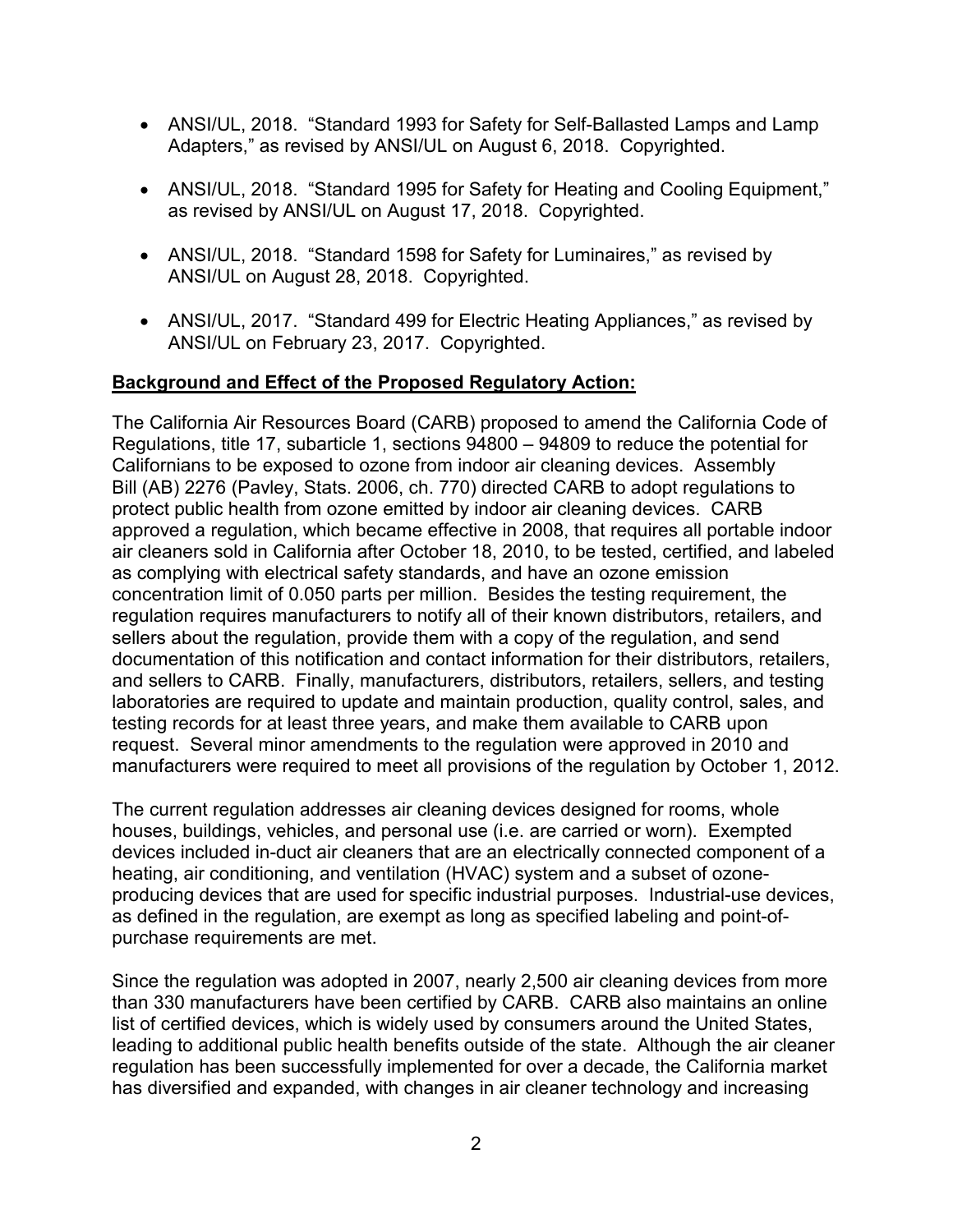from wildfires, public concern about health effects from air pollution, and the use of air sales driven by California-specific market drivers such as widespread smoke impacts cleaners to address cannabis-related (marijuana) odors. Amendments were needed to address market changes as well as to make corrections, updates, and other small changes.

### **Objectives and Benefits of the Proposed Regulatory Action:**

 **Objectives:** The proposed amendments strengthen the regulation by requiring the exemptions. The proposal also streamlines the certification process by reducing the testing required to certify certain devices and eliminating the requirement for 94807. The amendments also clarify requirements manufacturers need to meet prior to certification of electronic in-duct air cleaning devices and modifying industrial use manufacturers of certified devices to complete the notification requirement in section certification and to maintain certification of their device(s). CARB also includes updated versions of the approved test standards and incorporated additional test standards for dual-function devices and electronic in-duct devices.

 **Benefits:** Eliminating the exemption from the existing regulation for in-duct air cleaners harmful ozone to the California public. A *TechSci* Research market report purchased by Californians in 2017, with a projected 30% increase to 146,620 by 2023. and requiring their ozone testing and certification reduced the potential for exposure to commissioned by CARB stated that 103,200 electronic in-duct air cleaners were Electronic air cleaners are capable of producing ozone so requiring the certification of in-duct air cleaners meets the legislative requirement in AB 2276 to protect public health by restricting ozone emissions from indoor air cleaning devices.

 to respiratory and cardiac illnesses and significant numbers of premature deaths. At the present in the space to be treated. Amendments to the regulation clarified that used when people are not present. These amendments intend to benefit workers in The California Legislature found, as discussed in Section 1 Article 8 of the enabling legislation, that exposure to ozone results in significant numbers of hospitalizations due time the regulation was drafted, language was included in some of the exempted industrial uses that limited the application of ozone to times when people were not ozone-generating air cleaners used for exempted industrial applications can only be those industries where ozone is intentionally used, as well as bystanders and members of the public.

 These clarifications may also result in environmental justice-related benefits. Several commercial sectors where uncertified ozone-producing devices are permitted for industrial uses typically employ people of color and are low-wage jobs—such as in agricultural processing, hotel maintenance, property remediation, and motor vehicle detailing. For example, ozone-producing air cleaners are used for an industrial purpose in fruit and vegetable sorting and packing facilities. Clarifying that industrial use exemptions apply if the ozone-generating air cleaners are used when people are not present could lead to health benefits for workers in this sector, who are disproportionately low-income workers of color, working in the fruit and vegetable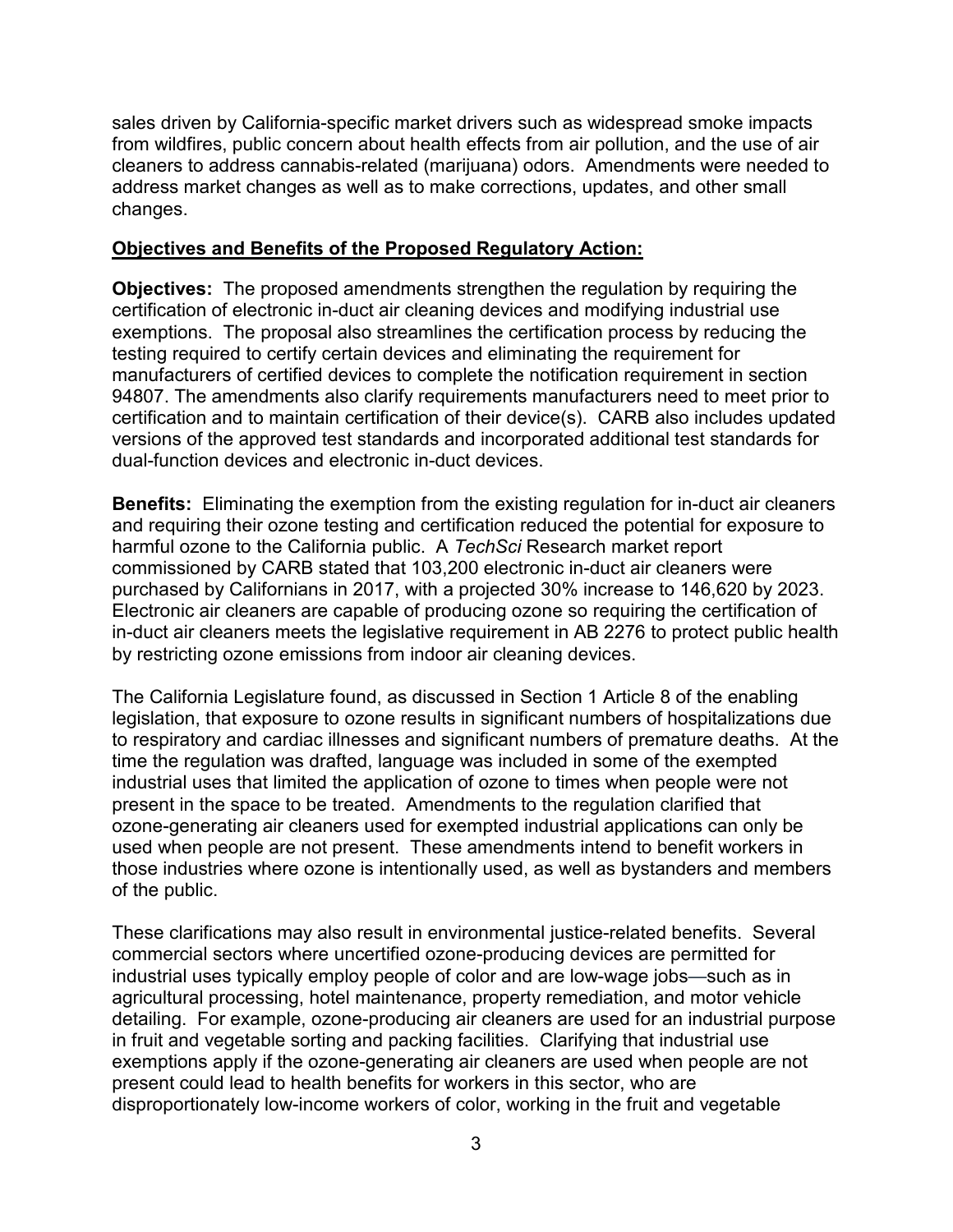sorting and packing rooms. Similar benefits could be derived for other low-income employment sectors. workers in the hotel, remediation services, and vehicle detailing and reconditioning

#### **Description of Regulatory Action:**

 Staff Report: Initial Statement of Reasons for Rulemaking (Staff Report), titled "Public period. On October 22, 2019, CARB released the Notice of Public Hearing (45-Day Notice) and Hearing to Consider the Proposed Amendments to the Regulation for Limiting Ozone Emissions from Indoor Air Cleaning Devices," for public review. The Staff Report contains a description of the rationale for the proposed amendments. On October 22, 2019, all references relied upon and identified in the Staff Report were made available to the public. CARB received one written comment during the 45-Day Notice comment

period.<br>On December 12, 2019, CARB conducted a public hearing. CARB heard public testimony from two individuals/organizations. No written comments were presented by air cleaner regulations. any individuals/organizations during the hearing. At the conclusion of the hearing, the Board approved Resolution 19-33 for adoption of the proposed amendments to CARB's

 information, available to the public for a period of at least 15 days. The Board further In accordance with Government Code section 11346.8, the Board directed the Executive Officer to adopt the proposed amendments after making any appropriate conforming modifications, as well as any additional supporting documents and provided that the Executive Officer shall consider such written comments as may be submitted during this period, shall make such modifications as may be appropriate in light of the comments received, and shall present the regulations to the Board for further consideration if warranted.

 Text (15-Day Notice) on January 13, 2020. The text of the proposed regulatory and interested parties. The 15-day comment period commenced on January 13, 2020, and closed on January 28, 2020. During the 15-day comment period, CARB received Subsequent to the hearing, CARB released a Notice of Public Availability of Modified modifications was posted on CARB's website at [https://ww2.arb.ca.gov/rulemaking/2019/aircleaner2019,](https://ww2.arb.ca.gov/rulemaking/2019/aircleaner2019) accessible to all stakeholders written comments from two individuals/organizations.

of an Additional Document and Information (Second 15-Day Notice) on March 2, 2020. 2020, and closed on March 17, 2020. During the Second 15-Day Notice comment CARB released a Second Notice of Public Availability of Modified Text and Availability The text of the proposed regulatory modifications was posted on CARB's website at [https://ww2.arb.ca.gov/rulemaking/2019/aircleaner2019,](https://ww2.arb.ca.gov/rulemaking/2019/aircleaner2019) accessible to all stakeholders and interested parties. The second 15-day comment period commenced on March 2, period, no comment letters were submitted. Staff subsequently prepared written responses to the written comments received during the 45-Day and 15-Day comment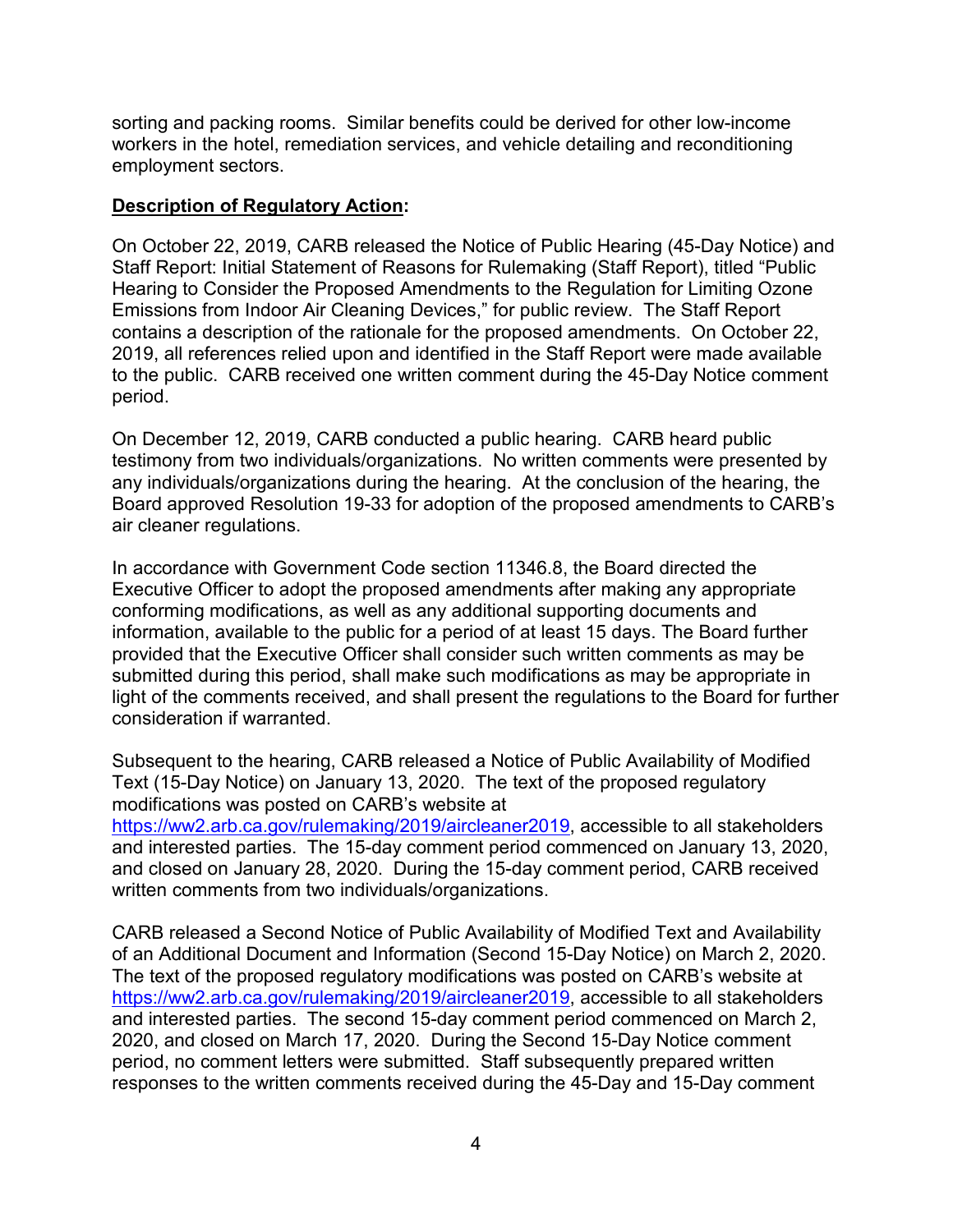periods, as set forth in the Final Statement of Reasons. The Executive Officer adopted the regulatory amendments after addressing all appropriate modifications.

### **Summary of 15-Day Notice Modifications:**

The substantive 15-Day Notice modifications included clarification of the definition of UVGI lamp(s) to include light emitted from a UV lamp that only emits wavelengths greater than 240 nanometers and no measurable ozone. The definition was expanded to address manufacturer's concerns by being more inclusive. It was clarified that portable air cleaners using only UVGI lamps must indicate the wavelength(s) of the UV lamp(s) used, the lamp manufacturer, and the lamp model number.

 cabins." That language had created confusion because these are the same locations no. 187-15, was updated to reflect the most current version, CSA C22.2 no.187-20. The definition of an in-duct air cleaner was also clarified by removing the following language: "including, but not necessarily limited to, buildings, vehicle cabins, and boat where portable air cleaners are commonly used. The test method that was previously incorporated for assessing ozone emissions from in-duct air cleaners, CSA C22.2

 date, as applies to other in-duct air cleaners). In-duct devices used in vehicles have with the implementation of the current regulation. CARB also clarified that in-duct air cleaners *used in vehicles* are subject to the amended regulation upon its effective date (rather than 24 months after the effective already been subjected to the certification requirement under the current regulation and providing manufacturers of these devices a 24-month period following the effective dates of the amendments before they must obtain certification would be inconsistent

 with new labeling and safety mark requirements. This addition was requested by a Clarifying language was also added to specify that portable air cleaners manufactured after the12 months-period following the effective date of the amendments must comply manufacturers' trade association and is intended to provide a sell-through period for portable air cleaners subject to new requirements.

In addition to the modifications described above, additional modifications correcting typographical or grammatical errors, punctuation and spelling may have been made throughout the proposed changes. Modifications may also include changes in numbering or formatting, or other non-substantive revisions made to improve clarity. These changes are non-substantive.